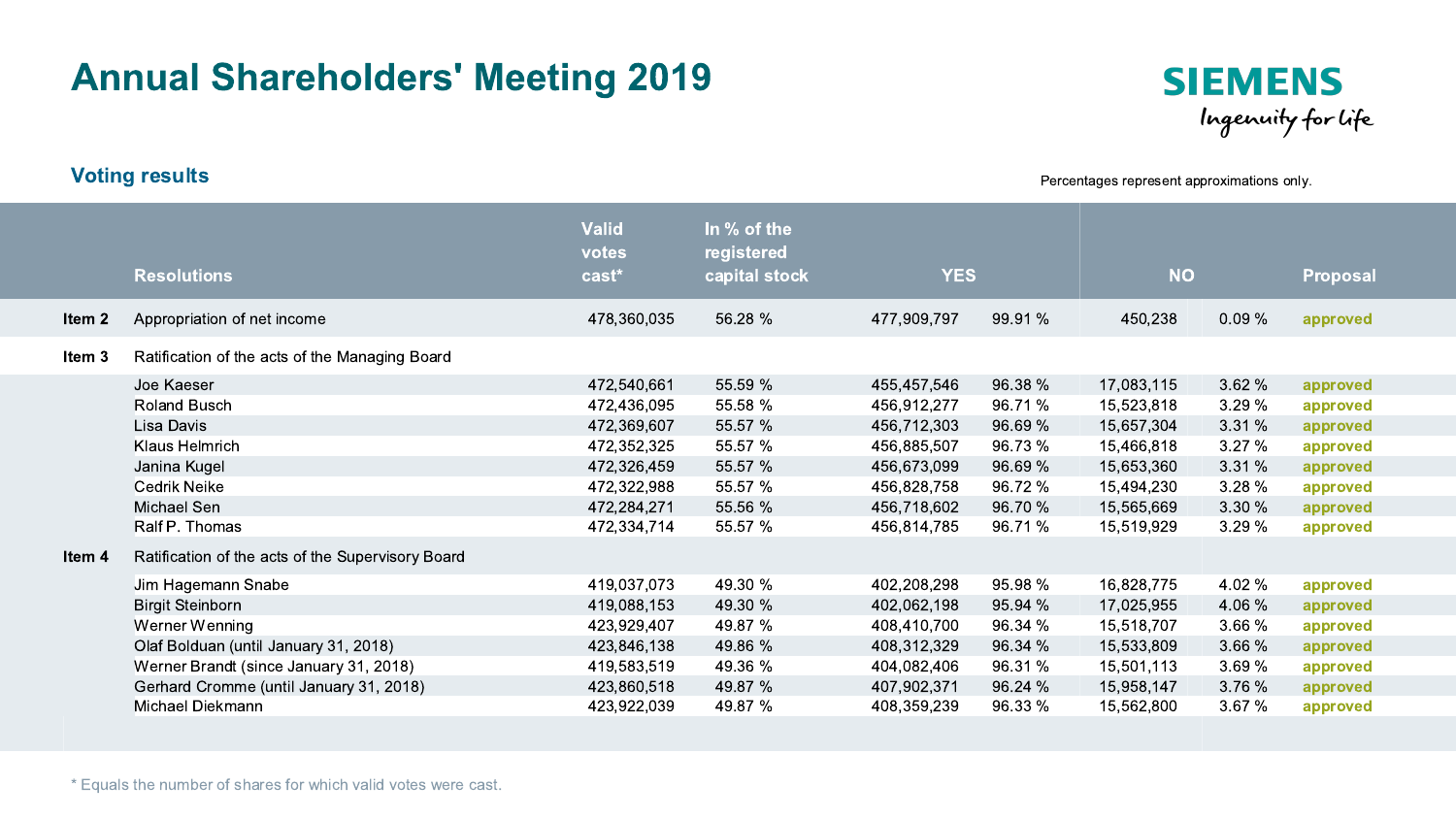## Annual Shareholders' Meeting 2019



Percentages represent approximations only.

|        | <b>Resolutions</b>                                               | <b>Valid</b><br>votes<br>cast <sup>*</sup> | In % of the<br>registered<br>capital stock | <b>YES</b>  |         | <b>NO</b>  |        | <b>Proposal</b> |
|--------|------------------------------------------------------------------|--------------------------------------------|--------------------------------------------|-------------|---------|------------|--------|-----------------|
| ltem 4 | Ratification of the acts of the Supervisory Board (continuation) |                                            |                                            |             |         |            |        |                 |
|        | Andrea Fehrmann (since January 31, 2018)                         | 423,806,279                                | 49.86 %                                    | 408,312,776 | 96.34 % | 15,493,503 | 3.66 % | approved        |
|        | Hans Michael Gaul (until January 31, 2018)                       | 423,800,190                                | 49.86 %                                    | 408,286,957 | 96.34 % | 15,513,233 | 3.66 % | approved        |
|        | <b>Reinhard Hahn</b>                                             | 423,116,980                                | 49.78 %                                    | 407,619,400 | 96.34 % | 15,497,580 | 3.66 % | approved        |
|        | <b>Bettina Haller</b>                                            | 419,549,897                                | 49.36 %                                    | 404,062,238 | 96.31 % | 15,487,659 | 3.69%  | approved        |
|        | <b>Robert Kensbock</b>                                           | 419,552,370                                | 49.36 %                                    | 402,664,545 | 95.97 % | 16,887,825 | 4.03 % | approved        |
|        | Harald Kern                                                      | 423,125,174                                | 49.78 %                                    | 406,231,934 | 96.01 % | 16,893,240 | 3.99 % | approved        |
|        | Jürgen Kerner                                                    | 419,545,106                                | 49.36 %                                    | 402,645,253 | 95.97 % | 16,899,853 | 4.03 % | approved        |
|        | Nicola Leibinger-Kammüller                                       | 419,636,165                                | 49.37 %                                    | 403,801,365 | 96.23 % | 15,834,800 | 3.77%  | approved        |
|        | Gérard Mestrallet (until January 31, 2018)                       | 423,786,278                                | 49.86 %                                    | 408,236,838 | 96.33 % | 15,549,440 | 3.67 % | approved        |
|        | Benoît Potier (since January 31, 2018)                           | 423,683,028                                | 49.85 %                                    | 403,312,509 | 95.19 % | 20,370,519 | 4.81 % | approved        |
|        | Norbert Reithofer                                                | 423,863,680                                | 49.87 %                                    | 408,349,586 | 96.34 % | 15,514,094 | 3.66 % | approved        |
|        | Güler Sabanci (until January 31, 2018)                           | 423,057,439                                | 49.77 %                                    | 407,503,983 | 96.32 % | 15,553,456 | 3.68 % | approved        |
|        | Dame Nemat Talaat Shafik (since January 31, 2018)                | 423,742,977                                | 49.85 %                                    | 408,205,126 | 96.33 % | 15,537,851 | 3.67%  | approved        |
|        | Nathalie von Siemens                                             | 423,186,008                                | 49.79 %                                    | 407,360,876 | 96.26 % | 15,825,132 | 3.74%  | approved        |
|        | Michael Sigmund                                                  | 423,096,335                                | 49.78 %                                    | 407,603,386 | 96.34 % | 15,492,949 | 3.66 % | approved        |
|        | Dorothea Simon                                                   | 423,805,153                                | 49.86 %                                    | 408,313,940 | 96.34 % | 15,491,213 | 3.66 % | approved        |
|        | Sibylle Wankel (until January 31, 2018)                          | 423,436,877                                | 49.82 %                                    | 405,770,897 | 95.83 % | 17,665,980 | 4.17 % | approved        |
|        | Matthias Zachert (since January 31, 2018)                        | 423,734,575                                | 49.85 %                                    | 408,228,967 | 96.34 % | 15,505,608 | 3.66 % | approved        |
|        | Gunnar Zukunft (since January 31, 2018)                          | 423,740,916                                | 49.85 %                                    | 408,226,471 | 96.34 % | 15,514,445 | 3.66 % | approved        |

Voting results

\* Equals the number of shares for which valid votes were cast.